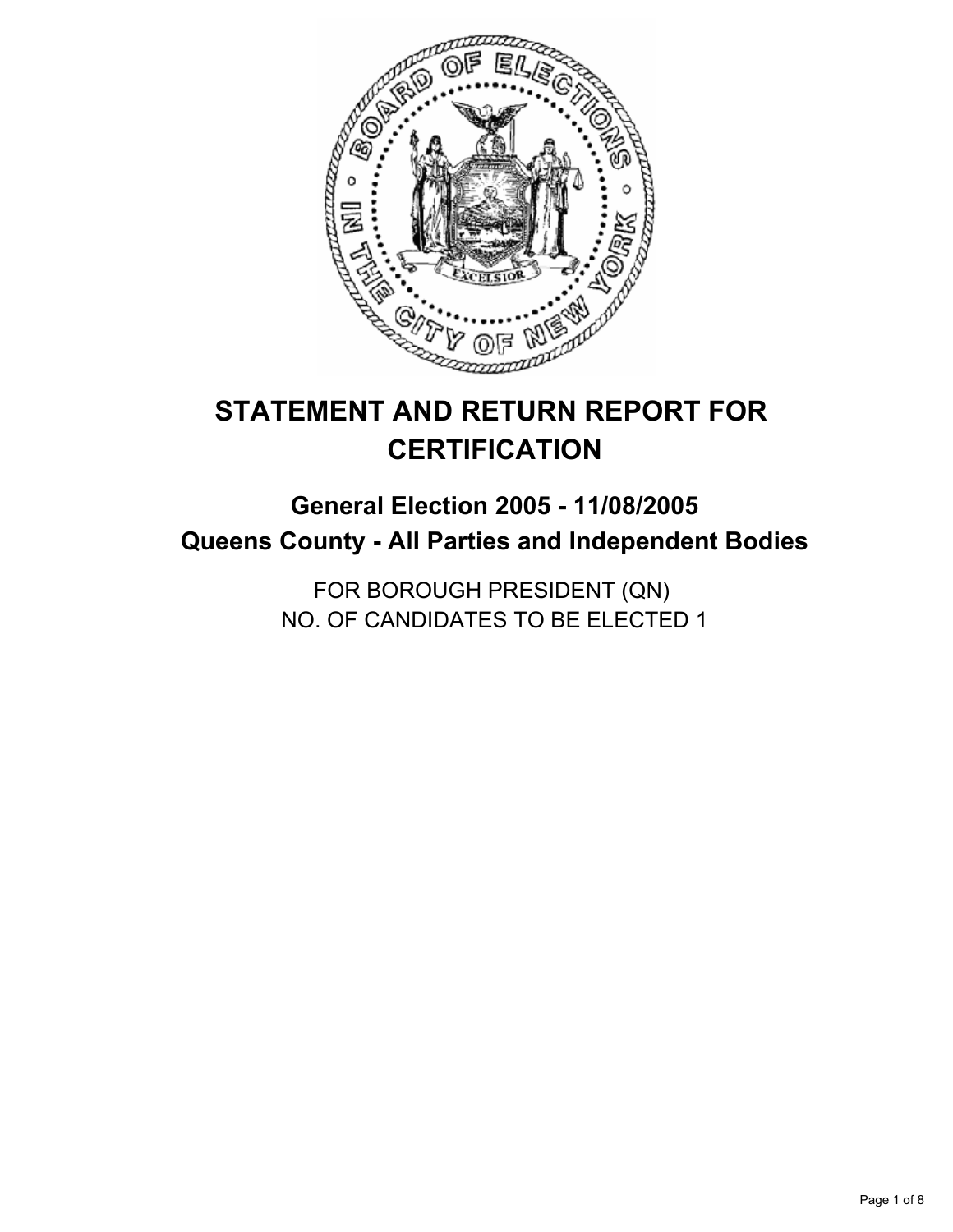

| <b>PUBLIC COUNTER</b>               | 12,924 |
|-------------------------------------|--------|
| <b>EMERGENCY</b>                    | 11     |
| ABSENTEE/MILITARY                   | 252    |
| AFFIDAVIT                           | 125    |
| <b>TOTAL BALLOTS</b>                | 13,312 |
| PHILIP T SICA (REPUBLICAN)          | 1,919  |
| HELEN M MARSHALL (DEMOCRATIC)       | 6,298  |
| PHILIP T SICA (CONSERVATIVE)        | 236    |
| HELEN M MARSHALL (WORKING FAMILIES) | 299    |
| <b>TOTAL VOTES</b>                  | 8,752  |
| <b>UNRECORDED</b>                   | 4.560  |

## **ASSEMBLY DISTRICT 23**

| <b>PUBLIC COUNTER</b>               | 21,946 |
|-------------------------------------|--------|
| <b>EMERGENCY</b>                    | 84     |
| ABSENTEE/MILITARY                   | 617    |
| AFFIDAVIT                           | 234    |
| <b>TOTAL BALLOTS</b>                | 22,881 |
| PHILIP T SICA (REPUBLICAN)          | 5,541  |
| HELEN M MARSHALL (DEMOCRATIC)       | 9,666  |
| PHILIP T SICA (CONSERVATIVE)        | 969    |
| HELEN M MARSHALL (WORKING FAMILIES) | 446    |
| <b>TOTAL VOTES</b>                  | 16,622 |
| <b>UNRECORDED</b>                   | 6.259  |

| <b>PUBLIC COUNTER</b>               | 25,586 |
|-------------------------------------|--------|
| <b>EMERGENCY</b>                    | 93     |
| ABSENTEE/MILITARY                   | 495    |
| AFFIDAVIT                           | 194    |
| <b>TOTAL BALLOTS</b>                | 26,368 |
| PHILIP T SICA (REPUBLICAN)          | 5,333  |
| HELEN M MARSHALL (DEMOCRATIC)       | 14,269 |
| PHILIP T SICA (CONSERVATIVE)        | 725    |
| HELEN M MARSHALL (WORKING FAMILIES) | 618    |
| DAVID DIPADOVA (WRITE-IN)           |        |
| <b>TOTAL VOTES</b>                  | 20,946 |
| <b>UNRECORDED</b>                   | 5.422  |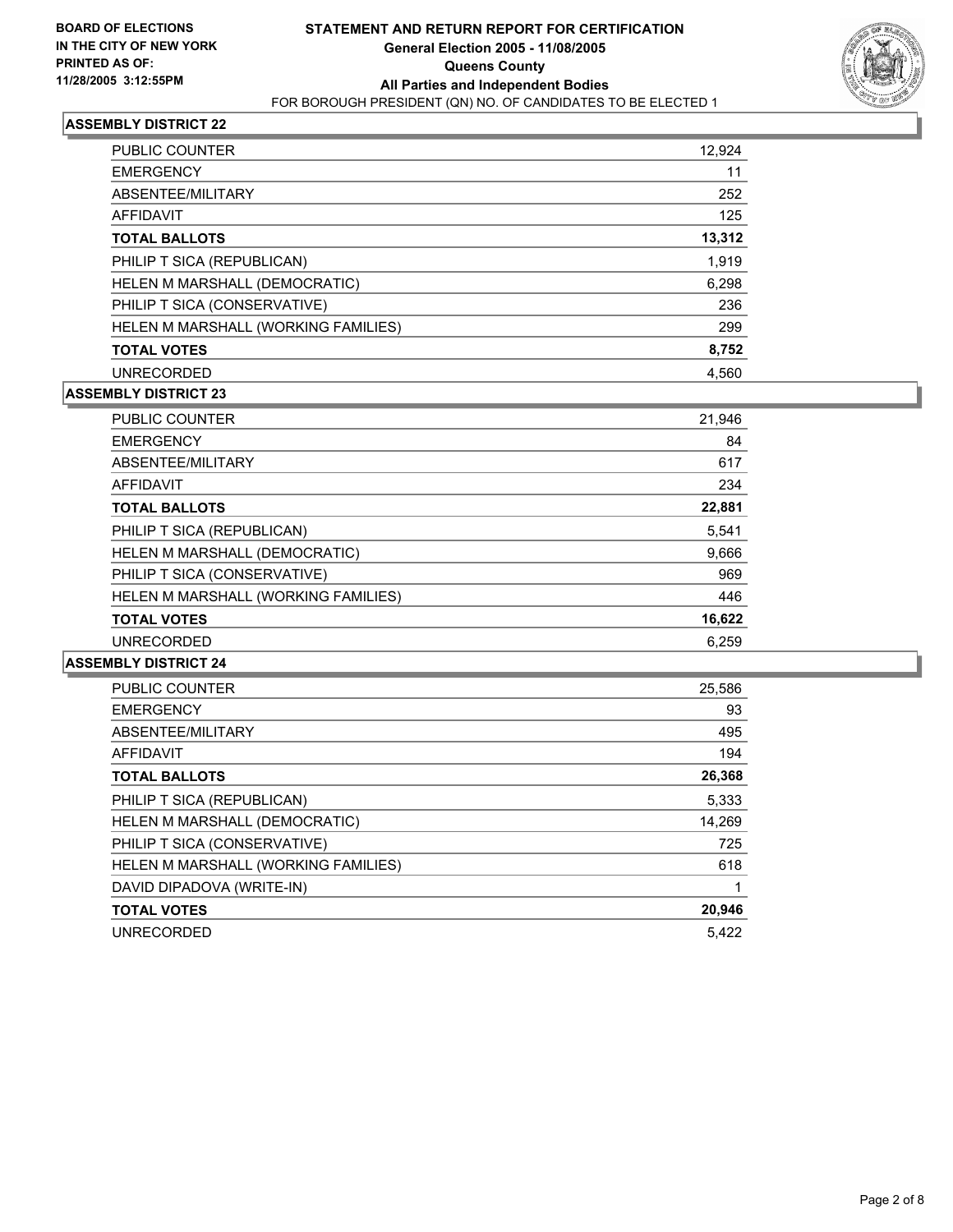

| <b>PUBLIC COUNTER</b>               | 15,944 |
|-------------------------------------|--------|
| <b>EMERGENCY</b>                    | 24     |
| ABSENTEE/MILITARY                   | 313    |
| AFFIDAVIT                           | 200    |
| <b>TOTAL BALLOTS</b>                | 16,481 |
| PHILIP T SICA (REPUBLICAN)          | 3,190  |
| HELEN M MARSHALL (DEMOCRATIC)       | 8,095  |
| PHILIP T SICA (CONSERVATIVE)        | 444    |
| HELEN M MARSHALL (WORKING FAMILIES) | 408    |
| <b>TOTAL VOTES</b>                  | 12,137 |
| <b>UNRECORDED</b>                   | 4.344  |

## **ASSEMBLY DISTRICT 26**

| <b>PUBLIC COUNTER</b>               | 27,535 |
|-------------------------------------|--------|
| <b>EMERGENCY</b>                    | 116    |
| ABSENTEE/MILITARY                   | 780    |
| AFFIDAVIT                           | 218    |
| <b>TOTAL BALLOTS</b>                | 28,649 |
| PHILIP T SICA (REPUBLICAN)          | 6,824  |
| HELEN M MARSHALL (DEMOCRATIC)       | 13,963 |
| PHILIP T SICA (CONSERVATIVE)        | 878    |
| HELEN M MARSHALL (WORKING FAMILIES) | 564    |
| <b>TOTAL VOTES</b>                  | 22,229 |
| <b>UNRECORDED</b>                   | 6.420  |

| <b>PUBLIC COUNTER</b>               | 19,174 |
|-------------------------------------|--------|
| <b>EMERGENCY</b>                    | 40     |
| ABSENTEE/MILITARY                   | 459    |
| AFFIDAVIT                           | 197    |
| <b>TOTAL BALLOTS</b>                | 19,870 |
| PHILIP T SICA (REPUBLICAN)          | 3.315  |
| HELEN M MARSHALL (DEMOCRATIC)       | 10,412 |
| PHILIP T SICA (CONSERVATIVE)        | 404    |
| HELEN M MARSHALL (WORKING FAMILIES) | 518    |
| LOWELL RAPPORT (WRITE-IN)           |        |
| ZEMMA SCHECHTER (WRITE-IN)          |        |
| <b>TOTAL VOTES</b>                  | 14,651 |
| <b>UNRECORDED</b>                   | 5.219  |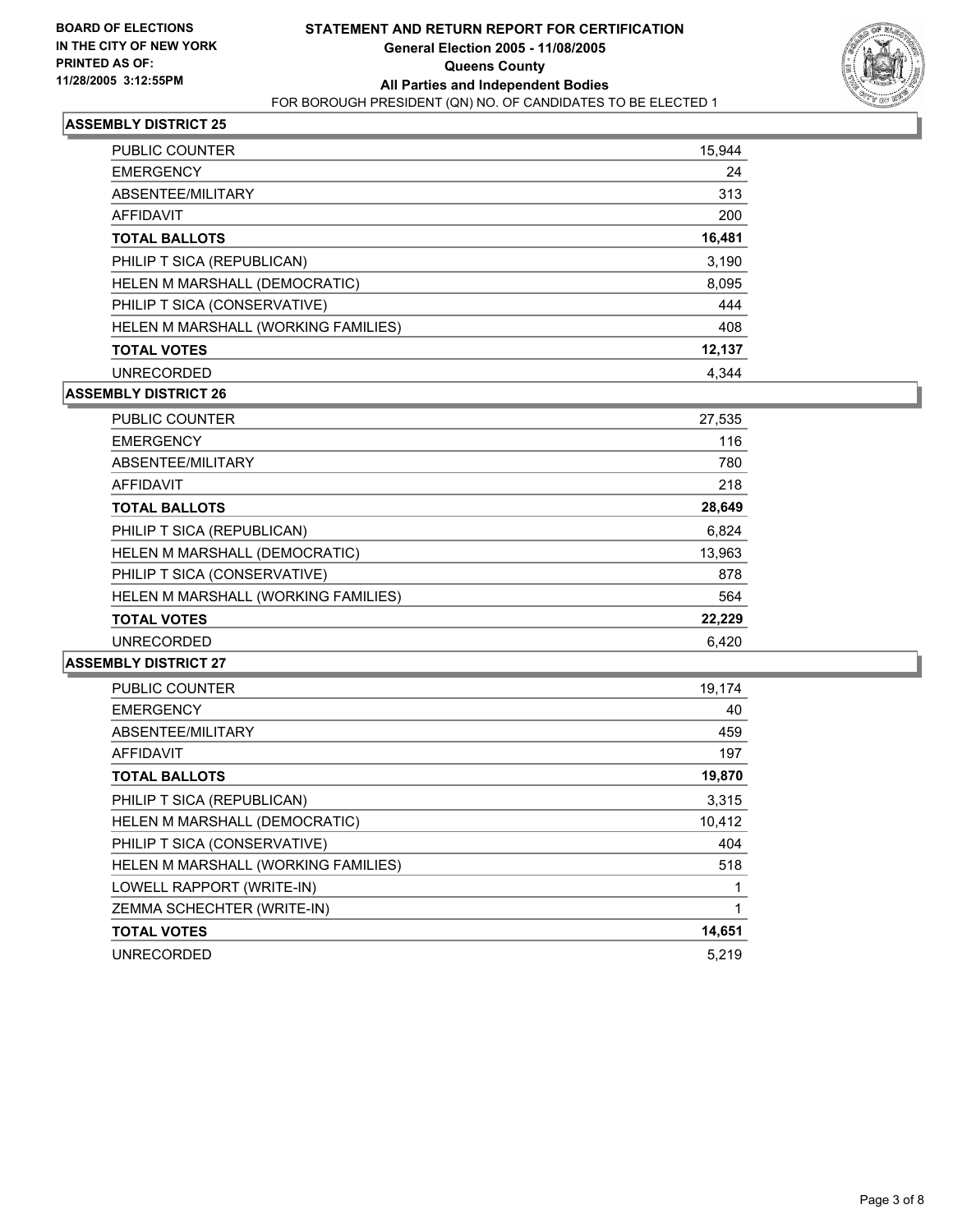

| PUBLIC COUNTER                      | 23,409 |
|-------------------------------------|--------|
| <b>EMERGENCY</b>                    | 6      |
| ABSENTEE/MILITARY                   | 622    |
| <b>AFFIDAVIT</b>                    | 216    |
| <b>TOTAL BALLOTS</b>                | 24,253 |
| PHILIP T SICA (REPUBLICAN)          | 5,240  |
| HELEN M MARSHALL (DEMOCRATIC)       | 11,957 |
| PHILIP T SICA (CONSERVATIVE)        | 707    |
| HELEN M MARSHALL (WORKING FAMILIES) | 639    |
| BELA MOLINAR (WRITE-IN)             |        |
| <b>KEN CARL (WRITE-IN)</b>          |        |
| MARC BAILES (WRITE-IN)              |        |
| MARK MENAHEN (WRITE-IN)             |        |
| THOMAS PAINO (WRITE-IN)             |        |
| <b>TOTAL VOTES</b>                  | 18,548 |
| <b>UNRECORDED</b>                   | 5.705  |

## **ASSEMBLY DISTRICT 29**

| <b>PUBLIC COUNTER</b>               | 18,015 |
|-------------------------------------|--------|
| <b>EMERGENCY</b>                    | 0      |
| ABSENTEE/MILITARY                   | 312    |
| <b>AFFIDAVIT</b>                    | 197    |
| <b>TOTAL BALLOTS</b>                | 18,524 |
| PHILIP T SICA (REPUBLICAN)          | 1,534  |
| HELEN M MARSHALL (DEMOCRATIC)       | 12,155 |
| PHILIP T SICA (CONSERVATIVE)        | 101    |
| HELEN M MARSHALL (WORKING FAMILIES) | 446    |
| JOHN W CRONIN (WRITE-IN)            | 2      |
| <b>TOTAL VOTES</b>                  | 14,238 |
| <b>UNRECORDED</b>                   | 4.286  |

| <b>PUBLIC COUNTER</b>               | 17,055 |
|-------------------------------------|--------|
| <b>EMERGENCY</b>                    | 42     |
| ABSENTEE/MILITARY                   | 304    |
| AFFIDAVIT                           | 200    |
| <b>TOTAL BALLOTS</b>                | 17,601 |
| PHILIP T SICA (REPUBLICAN)          | 3,641  |
| HELEN M MARSHALL (DEMOCRATIC)       | 8,162  |
| PHILIP T SICA (CONSERVATIVE)        | 555    |
| HELEN M MARSHALL (WORKING FAMILIES) | 584    |
| LOIS MARBACH (WRITE-IN)             |        |
| MARK SENAPE (WRITE-IN)              |        |
| <b>TOTAL VOTES</b>                  | 12,944 |
| <b>UNRECORDED</b>                   | 4,657  |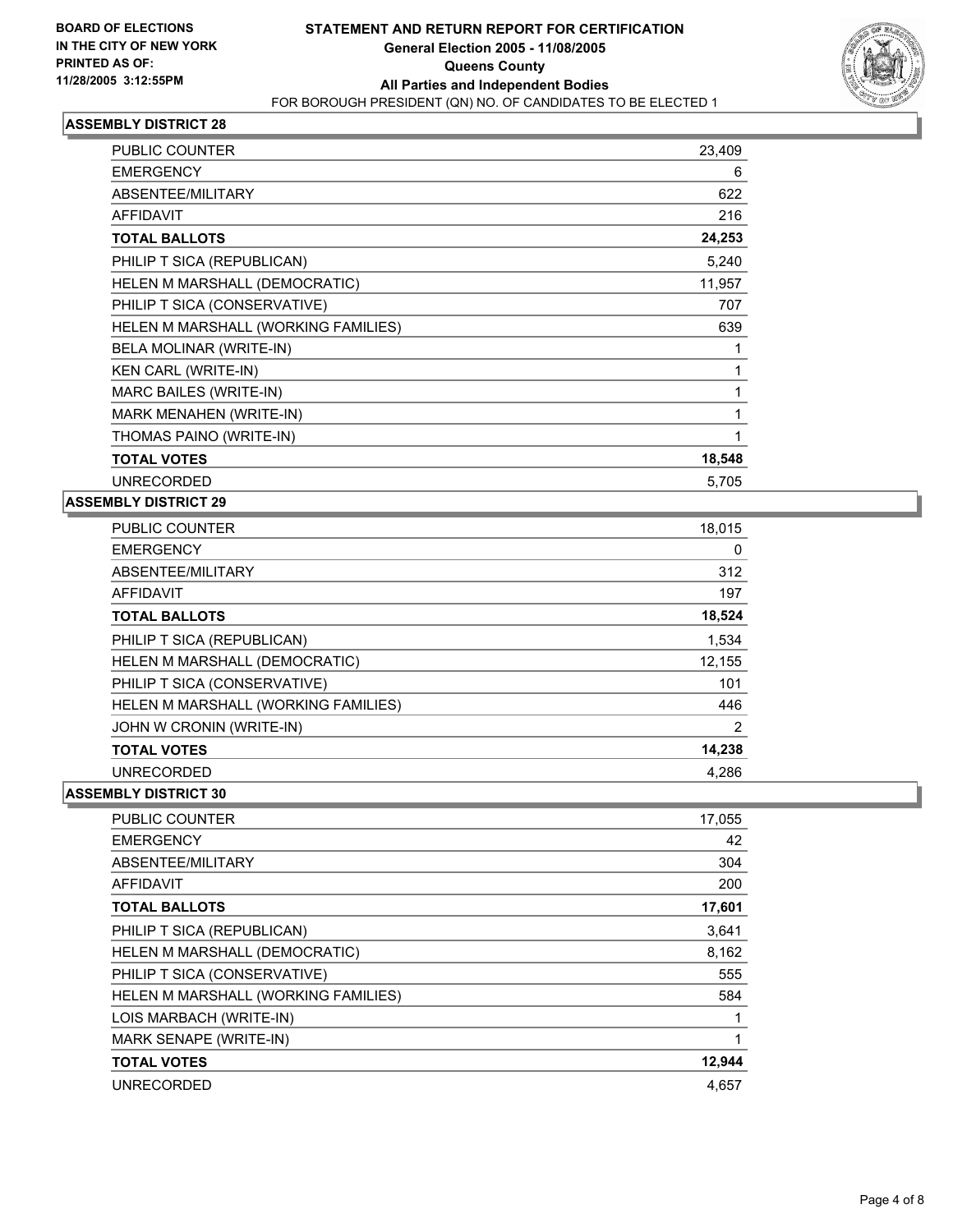

| <b>PUBLIC COUNTER</b>               | 13,761 |
|-------------------------------------|--------|
| <b>EMERGENCY</b>                    | 139    |
| ABSENTEE/MILITARY                   | 373    |
| AFFIDAVIT                           | 233    |
| <b>TOTAL BALLOTS</b>                | 14,506 |
| PHILIP T SICA (REPUBLICAN)          | 1,366  |
| HELEN M MARSHALL (DEMOCRATIC)       | 8,721  |
| PHILIP T SICA (CONSERVATIVE)        | 116    |
| HELEN M MARSHALL (WORKING FAMILIES) | 316    |
| <b>TOTAL VOTES</b>                  | 10,519 |
| <b>UNRECORDED</b>                   | 3.987  |

## **ASSEMBLY DISTRICT 32**

| <b>PUBLIC COUNTER</b>               | 17,090 |
|-------------------------------------|--------|
| <b>EMERGENCY</b>                    | 21     |
| ABSENTEE/MILITARY                   | 200    |
| AFFIDAVIT                           | 194    |
| <b>TOTAL BALLOTS</b>                | 17,505 |
| PHILIP T SICA (REPUBLICAN)          | 943    |
| HELEN M MARSHALL (DEMOCRATIC)       | 11,381 |
| PHILIP T SICA (CONSERVATIVE)        | 78     |
| HELEN M MARSHALL (WORKING FAMILIES) | 470    |
| <b>TOTAL VOTES</b>                  | 12,872 |
| <b>UNRECORDED</b>                   | 4,633  |
|                                     |        |

#### **ASSEMBLY DISTRICT 33**

| <b>PUBLIC COUNTER</b>               | 19,635 |  |
|-------------------------------------|--------|--|
| <b>EMERGENCY</b>                    |        |  |
| ABSENTEE/MILITARY                   | 208    |  |
| AFFIDAVIT                           | 212    |  |
| <b>TOTAL BALLOTS</b>                | 20,062 |  |
| PHILIP T SICA (REPUBLICAN)          | 2,465  |  |
| HELEN M MARSHALL (DEMOCRATIC)       | 12,479 |  |
| PHILIP T SICA (CONSERVATIVE)        | 270    |  |
| HELEN M MARSHALL (WORKING FAMILIES) | 437    |  |
| <b>TOTAL VOTES</b>                  | 15,651 |  |
| <b>UNRECORDED</b>                   | 4,411  |  |

| <b>PUBLIC COUNTER</b>               | 13,968 |
|-------------------------------------|--------|
| <b>EMERGENCY</b>                    | 6      |
| ABSENTEE/MILITARY                   | 188    |
| AFFIDAVIT                           | 155    |
| <b>TOTAL BALLOTS</b>                | 14,317 |
| PHILIP T SICA (REPUBLICAN)          | 1,928  |
| HELEN M MARSHALL (DEMOCRATIC)       | 7,749  |
| PHILIP T SICA (CONSERVATIVE)        | 251    |
| HELEN M MARSHALL (WORKING FAMILIES) | 443    |
| <b>TOTAL VOTES</b>                  | 10,371 |
| <b>UNRECORDED</b>                   | 3.946  |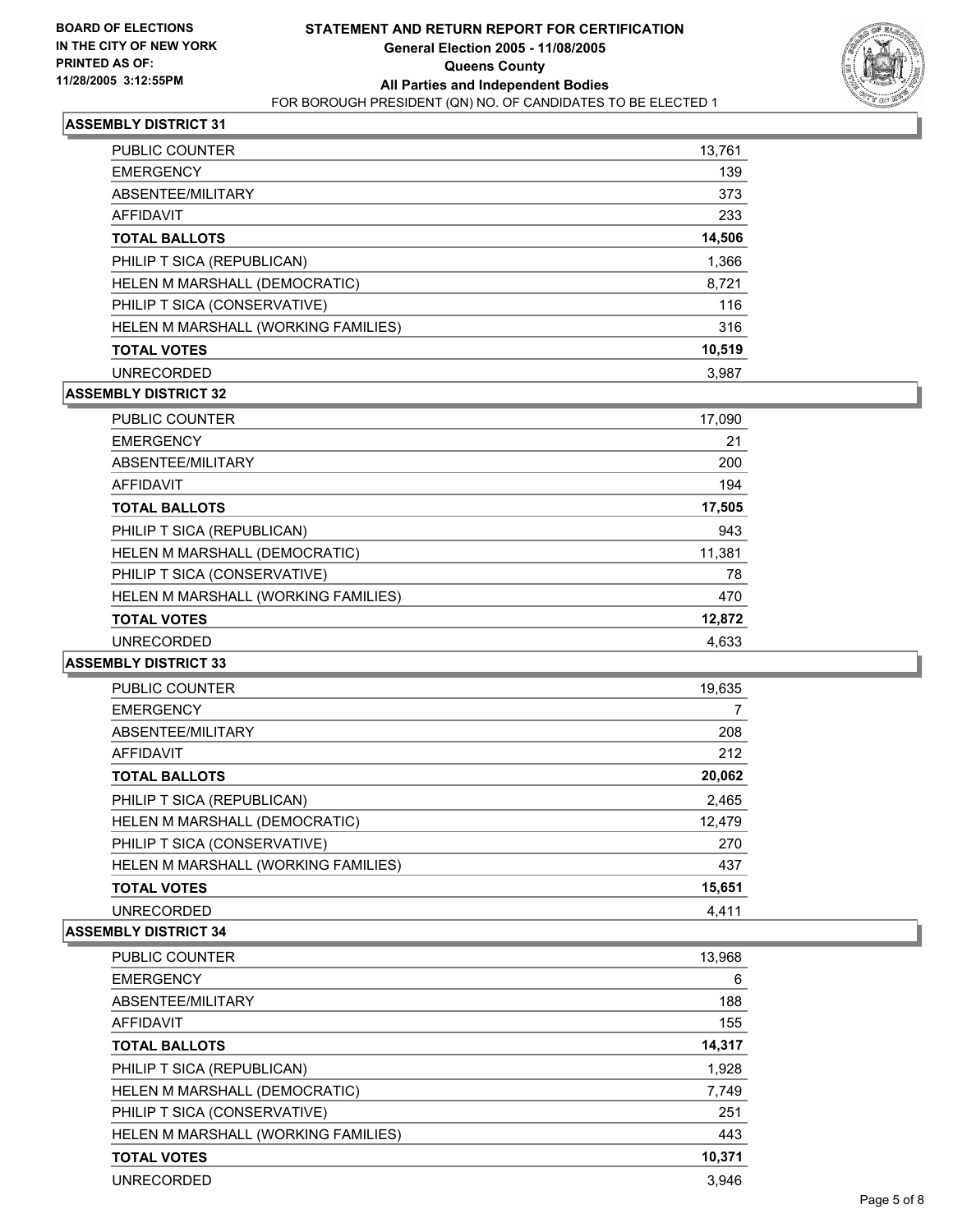

| <b>PUBLIC COUNTER</b>               | 13,243 |
|-------------------------------------|--------|
| <b>EMERGENCY</b>                    | 0      |
| ABSENTEE/MILITARY                   | 299    |
| AFFIDAVIT                           | 157    |
| <b>TOTAL BALLOTS</b>                | 13,699 |
| PHILIP T SICA (REPUBLICAN)          | 1,526  |
| HELEN M MARSHALL (DEMOCRATIC)       | 8,060  |
| PHILIP T SICA (CONSERVATIVE)        | 171    |
| HELEN M MARSHALL (WORKING FAMILIES) | 417    |
| <b>TOTAL VOTES</b>                  | 10,174 |
| <b>UNRECORDED</b>                   | 3.525  |

## **ASSEMBLY DISTRICT 36**

| PUBLIC COUNTER                      | 15,523 |
|-------------------------------------|--------|
| <b>EMERGENCY</b>                    | 0      |
| ABSENTEE/MILITARY                   | 190    |
| <b>AFFIDAVIT</b>                    | 261    |
| <b>TOTAL BALLOTS</b>                | 15,974 |
| PHILIP T SICA (REPUBLICAN)          | 2,660  |
| HELEN M MARSHALL (DEMOCRATIC)       | 8,176  |
| PHILIP T SICA (CONSERVATIVE)        | 313    |
| HELEN M MARSHALL (WORKING FAMILIES) | 651    |
| LIZ RHOADES (WRITE-IN)              |        |
| <b>TOTAL VOTES</b>                  | 11,801 |
| <b>UNRECORDED</b>                   | 4,173  |

| <b>PUBLIC COUNTER</b>               | 14,583 |
|-------------------------------------|--------|
| <b>EMERGENCY</b>                    | 23     |
| ABSENTEE/MILITARY                   | 187    |
| AFFIDAVIT                           | 214    |
| <b>TOTAL BALLOTS</b>                | 15,007 |
| PHILIP T SICA (REPUBLICAN)          | 1,925  |
| HELEN M MARSHALL (DEMOCRATIC)       | 8,096  |
| PHILIP T SICA (CONSERVATIVE)        | 237    |
| HELEN M MARSHALL (WORKING FAMILIES) | 560    |
| CARLOS DIAZ (WRITE-IN)              |        |
| <b>JESUS CHRIST (WRITE-IN)</b>      |        |
| <b>TOTAL VOTES</b>                  | 10,820 |
| <b>UNRECORDED</b>                   | 4,187  |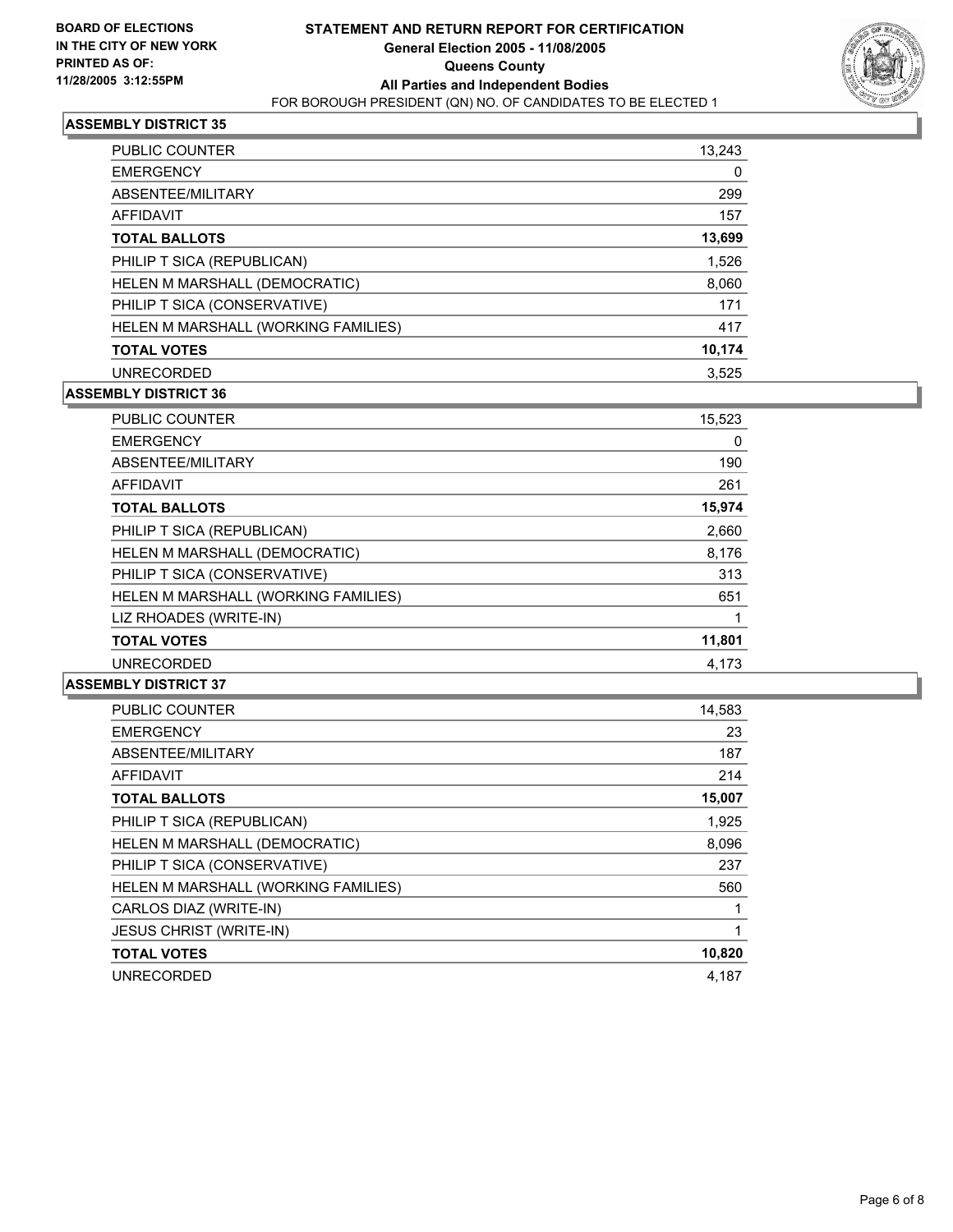

| <b>PUBLIC COUNTER</b>               | 13,748 |
|-------------------------------------|--------|
| <b>EMERGENCY</b>                    | 12     |
| ABSENTEE/MILITARY                   | 176    |
| AFFIDAVIT                           | 188    |
| <b>TOTAL BALLOTS</b>                | 14,124 |
| PHILIP T SICA (REPUBLICAN)          | 3,020  |
| HELEN M MARSHALL (DEMOCRATIC)       | 6,349  |
| PHILIP T SICA (CONSERVATIVE)        | 579    |
| HELEN M MARSHALL (WORKING FAMILIES) | 334    |
| FRANK MANETH (WRITE-IN)             |        |
| <b>TOTAL VOTES</b>                  | 10,283 |
| <b>UNRECORDED</b>                   | 3.841  |

| <b>PUBLIC COUNTER</b>               | 10,305 |
|-------------------------------------|--------|
| <b>EMERGENCY</b>                    | 0      |
| ABSENTEE/MILITARY                   | 102    |
| AFFIDAVIT                           | 151    |
| <b>TOTAL BALLOTS</b>                | 10,558 |
| PHILIP T SICA (REPUBLICAN)          | 1,102  |
| HELEN M MARSHALL (DEMOCRATIC)       | 5,558  |
| PHILIP T SICA (CONSERVATIVE)        | 101    |
| HELEN M MARSHALL (WORKING FAMILIES) | 296    |
| <b>TOTAL VOTES</b>                  | 7,057  |
| <b>UNRECORDED</b>                   | 3.501  |